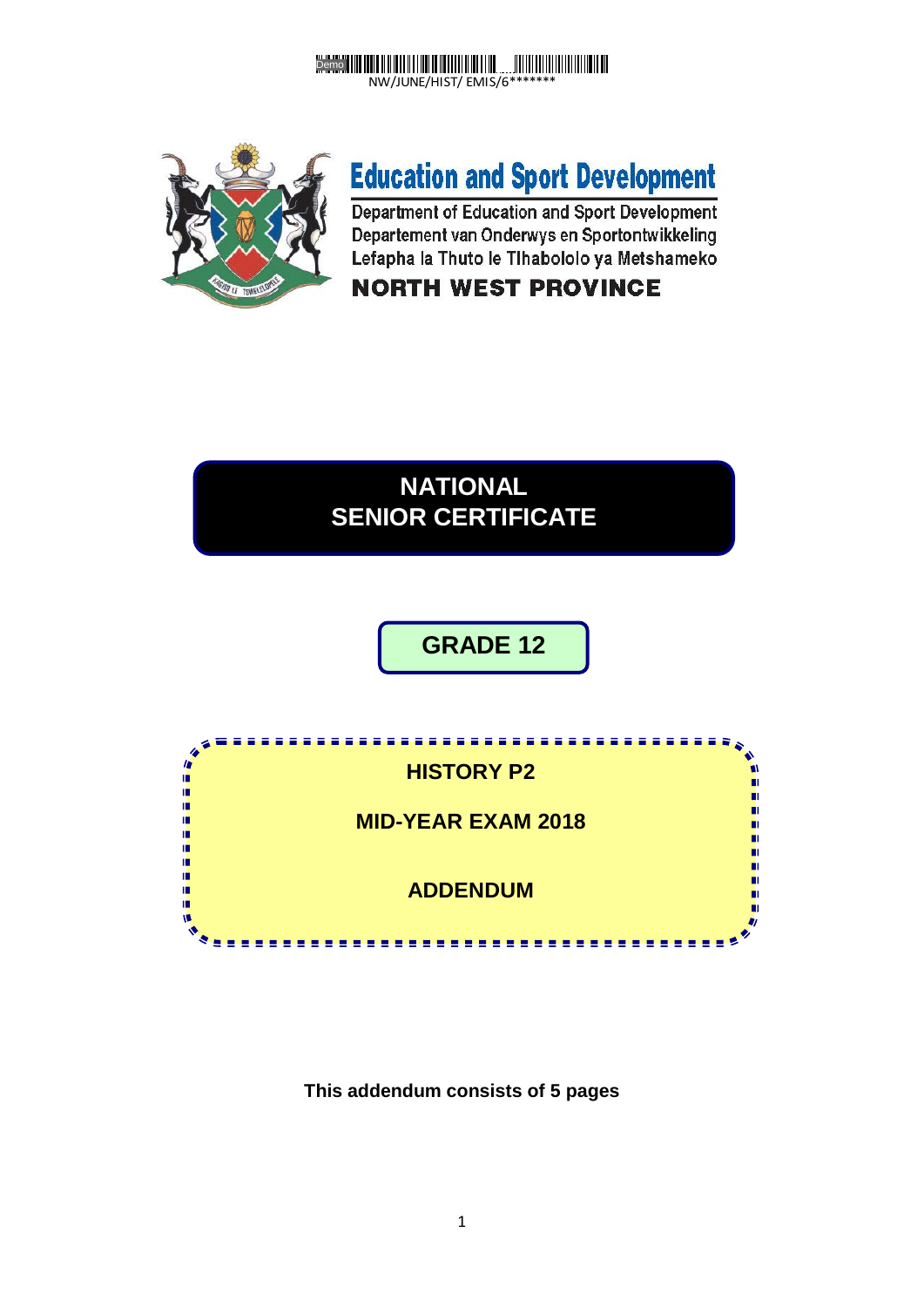

#### NW/JUNE/HIST/ EMIS/6\*\*\*\*\*\*\*

#### **QUESTION 1: HOW DID THE PHILOSOPHY OF BLACK CONSCIOUSNESS INFLUENCE THE POLITICAL THINKING OF THE YOUTH IN SOUTH AFRICA IN THE 1970s?**

#### **SOURCE 1A**

This source is taken from a paper presented by Steve Biko for the South African Student Organisation (SASO) leadership course in December 1971.

… it has been argued that 'The most potent (powerful) weapon in the hands of the oppressor is the mind of the oppressed.' To liberate themselves, Black people had to redefine their values, self-image, and entire outlook. It is also true that Americans contributed to the style and rhetoric (expression) of Black Consciousness. The very term 'black'• came from the United States and referred to people previously known as Africans, Indians or Coloureds. Realising that his own skin prevented him from ever attaining privilege, the native despised his own blackness. However the phrase non-white defined Blacks in a negative form.

Ideas about Black unity and emancipation (liberation) are deeply rooted in the struggle Biko launched against apartheid since the 1960s. It should be emphasised that in South Africa, both the rhetoric and philosophy of Black Consciousness contradicted the fundamental principles of grand apartheid. In short, apartheid was designed not only to separate Whites from Blacks but also to foster black parochialism (narrowness) by segregating Blacks into ethnic and linguistic groups. Such a system was challenged by Biko, who then spearheaded a process that led to the formation of organisations that were representative of Black political interests and aspirations. Black Consciousness has therefore been defined by Biko as:

*…*the realization by the Black man of the need to rally together with his brothers around the cause of their oppression, the blackness of their skin and to operate as a group in order to rid themselves of the shackles that bind them to perpetual servitude. It seeks to demonstrate the lie that black is an aberration (deviation) from the normal which is white. It is a manifestation of a new realization that by seeking to run away from themselves and to emulate the white man, blacks are insulting the intelligence of whoever created them black. …

[From http//azapo.org.za/azapohistory/azapo-and-historical background. Accessed on 22 February 2017.]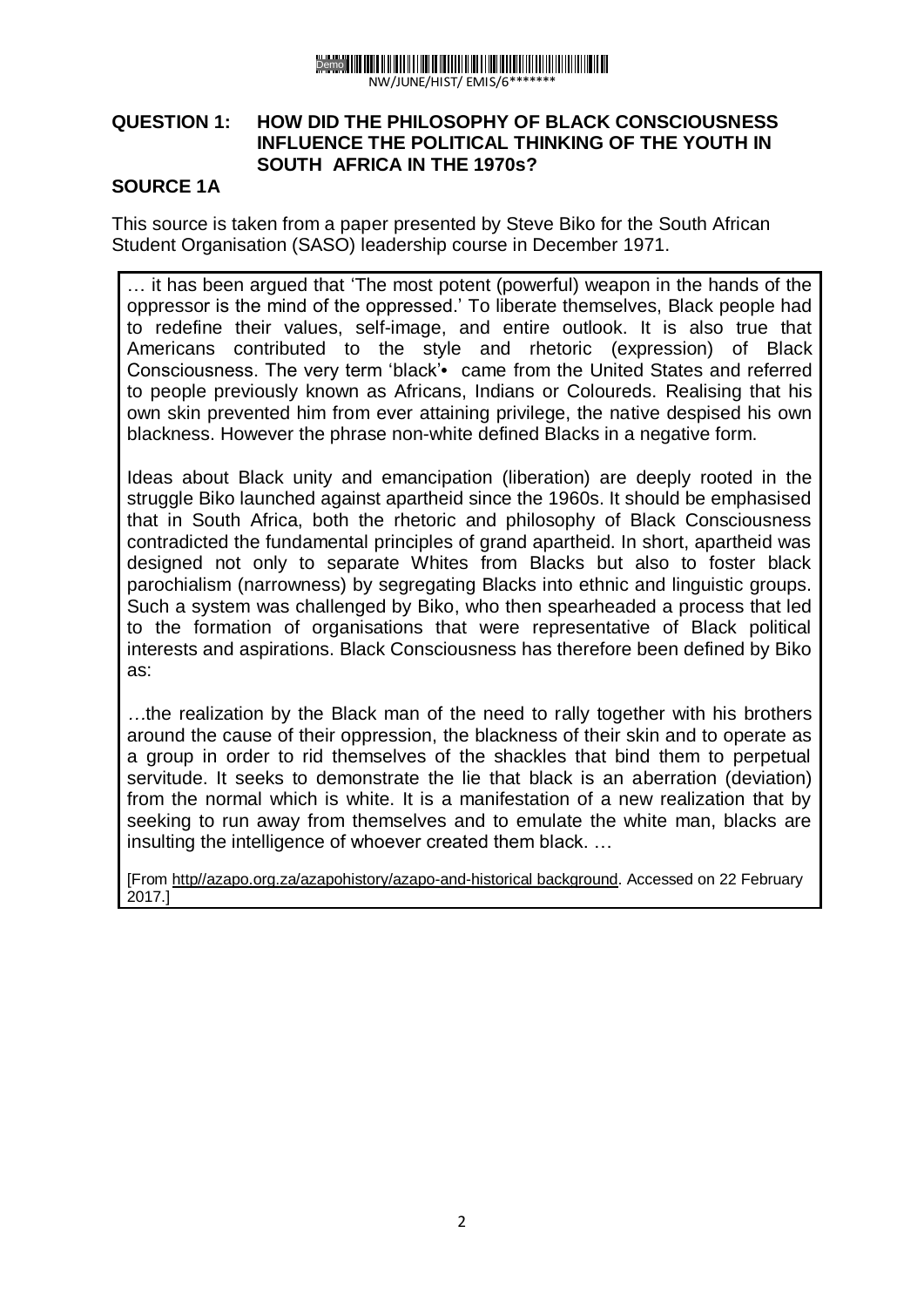### Demo

NW/JUNE/HIST/ EMIS/6\*\*\*\*\*\*\*

#### **SOURCE 1B**

The source is part of an interview with Murphy Morobe, a student activist at Morris Isaacson School, in Soweto. He recalls the influence that Black Consciousness had on his thinking.

Because of Black Consciousness I became more conscious of the situation of black people in this country and this township. I was able to go into town; I was able to see the contrast, the differences and all that raised questions in my mind. Amongst us, we began to develop a keen sense for wanting to discover more ideas about struggles, not only in this country, but also about what happened in other areas. There was always a list published of books that were banned and for us it meant that whatever government banned must be something good and it was part of our adventure as youngsters to actually go out to actively look for those books. The 1970s were not long after the major student uprising in France, Europe and the Civil Rights Movement and the Black Power Movement of the United States. 1974 was, of course, the year of the Portuguese defeat in Mozambique and Angola and, when that happened, I think it had a major boost on us. I remember trying to organise a meeting when many people were on the run, with the police all out to detain people. We all pretended to be swimmers and we had the meeting at the swimming pool in Orlando, dressed only in bikinis and swimming trunks. I must say it wasn't the most comfortable way to have a serious meeting but it was out of sight a list published of books that were banned and for us it meant that whatever the of the authorities.

et al.]

[From *Soweto A History* by P Bonner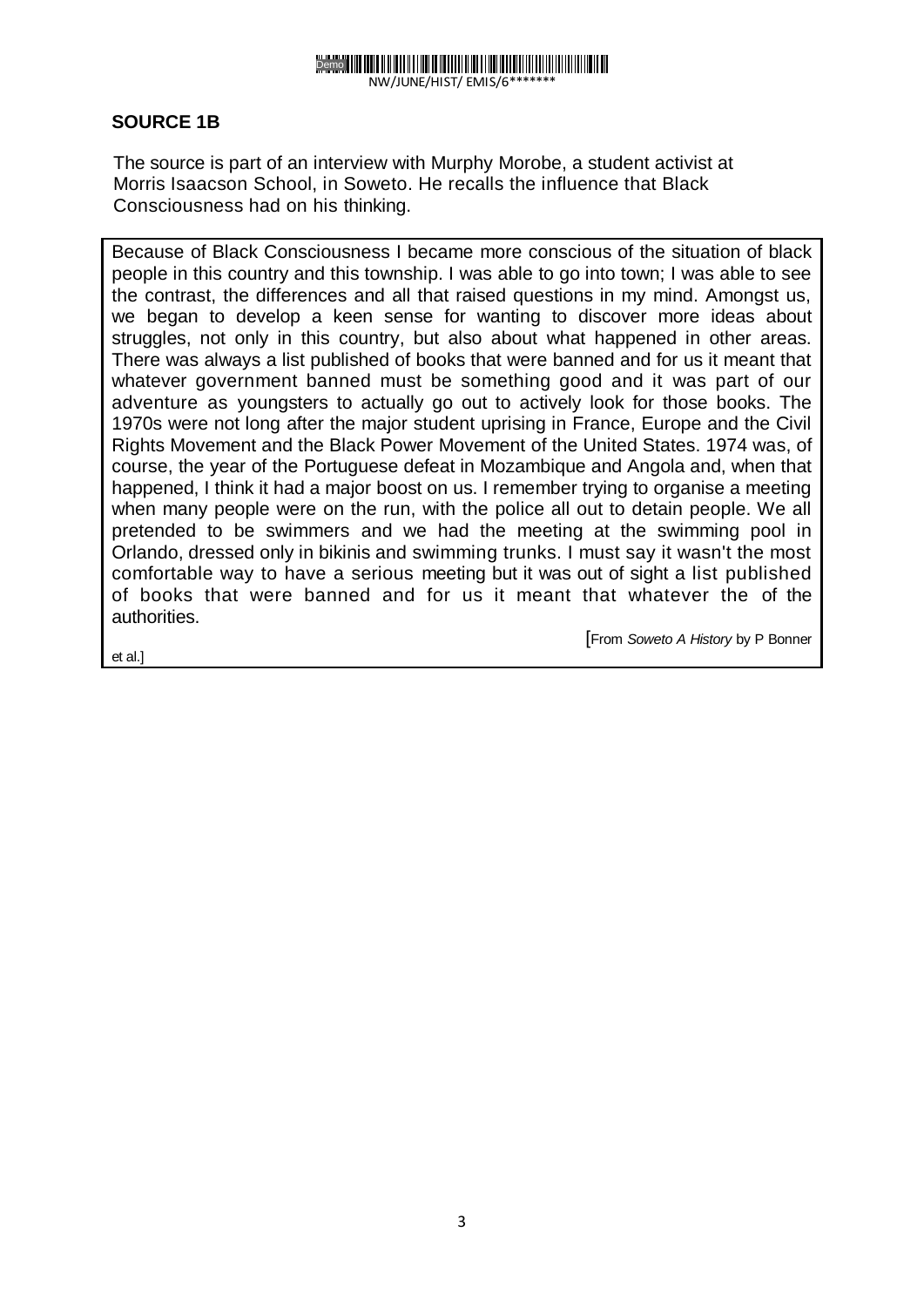

#### NW/JUNE/HIST/ EMIS/6\*\*\*\*\*\*\*

#### **SOURCE 1C**

The photograph below shows students of Soweto embarking on protest action against the introduction of Afrikaans as a medium of instruction on 16 June 1976.



[From http://www.sahistory.org.za/topic/sout-african-student-organisation-saso. Accessed on 22 February 2017.]